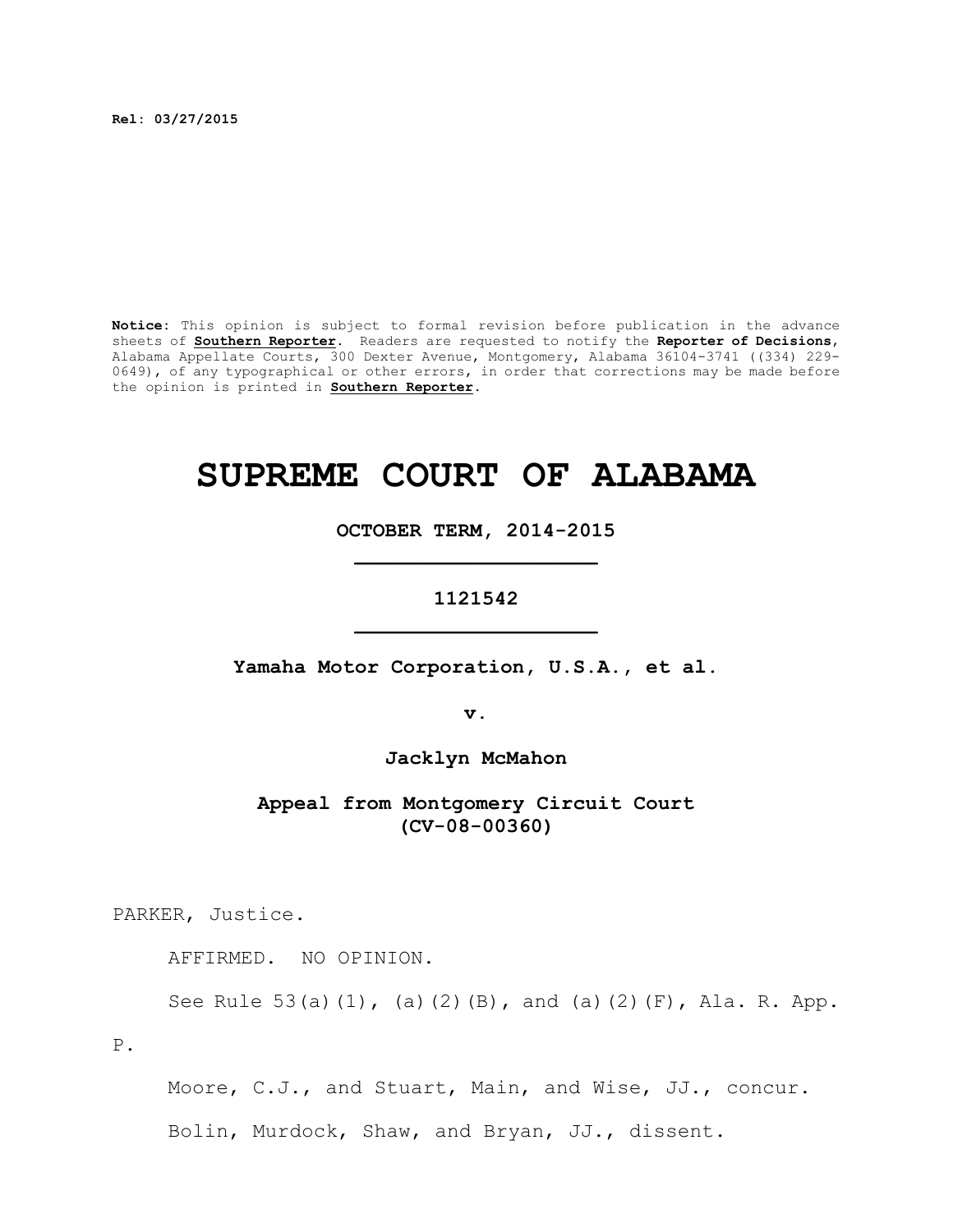## 1121542

BOLIN, Justice (dissenting).

In McMahon v. Yamaha Motor Corp., U.S.A., 95 So. 3d 769 (Ala. 2012) ("McMahon I"), I concurred with Justice Woodall's special writing dissenting from this Court's reversal of the judgment as a matter of law ("JML") on Jacklyn and Donald McMahon's wantonness claim and concurring with the affirmance of the judgment as to the other claims. 95 So. 3d at 775 (Woodall, J., concurring in part and dissenting in part). Consistent with my position at that time -- that the trial court did not err in entering a JML in favor of the Yamaha defendants on the McMahons' wantonness claim -- I respectfully dissent from the Court's decision today affirming the trial court's judgment based on the jury verdict in favor of Jacklyn McMahon on the wantonness claim. On remand, even the trial judge, after hearing the evidence a second time, expressed her disagreement with submitting the wantonness claim to the jury:

"Okay. And, again, everyone knows we are back here because the Supreme Court has instructed us that they believe that there was a question on the wantonness which this court completely disagrees  $with<sub>1</sub>$ 

"I've sat through both trials. And, again, if this was the first trial, I would be making the exact same ruling. We wouldn't be going to the jury on that.

2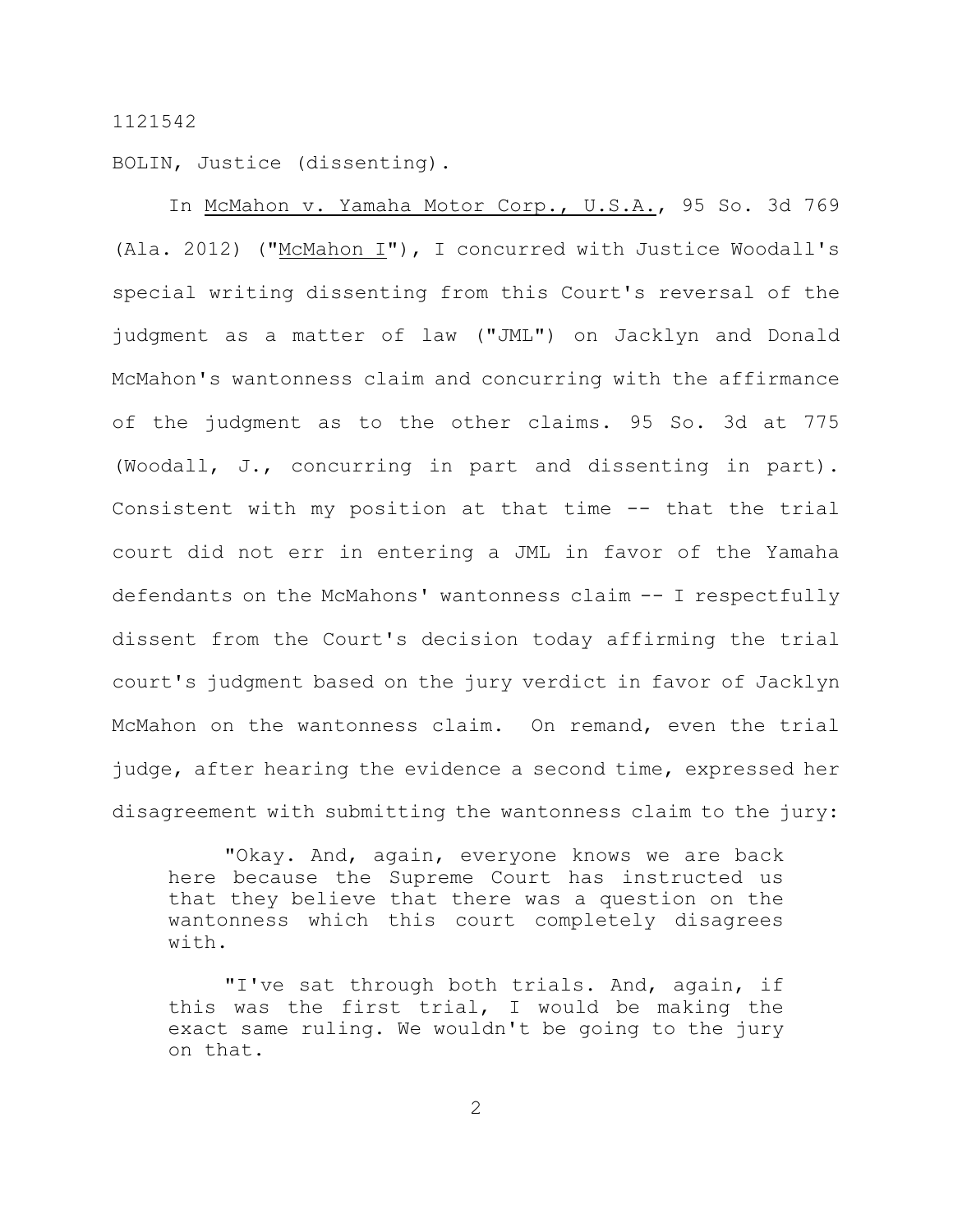1121542

"However, that is not my job. I'm going to follow the instructions of the Supreme Court which is they want it to go to the jury on the wantonness. So it's going.

"And I say that because I'm going to note that I think the [McMahons] this time have done a much better job trying this case this time, a lot better job than the first time. And even with that, I still would not be sending this to the jury on wantonness. ..."

Clearly, although the trial judge candidly admitted that the McMahons had presented a better case the second time, she nevertheless reasserted her position that the evidence regarding wantonness had not changed and that the evidence was insufficient to warrant submitting the claim to the jury. Accordingly, I reassert my original position in McMahon I - that the evidence was insufficient to warrant submission of the wantonness claim to the jury -- and I dissent from today's decision affirming the trial court's judgment based on the jury verdict in favor of Jacklyn McMahon on her wantonness claim against the Yamaha defendants.

3